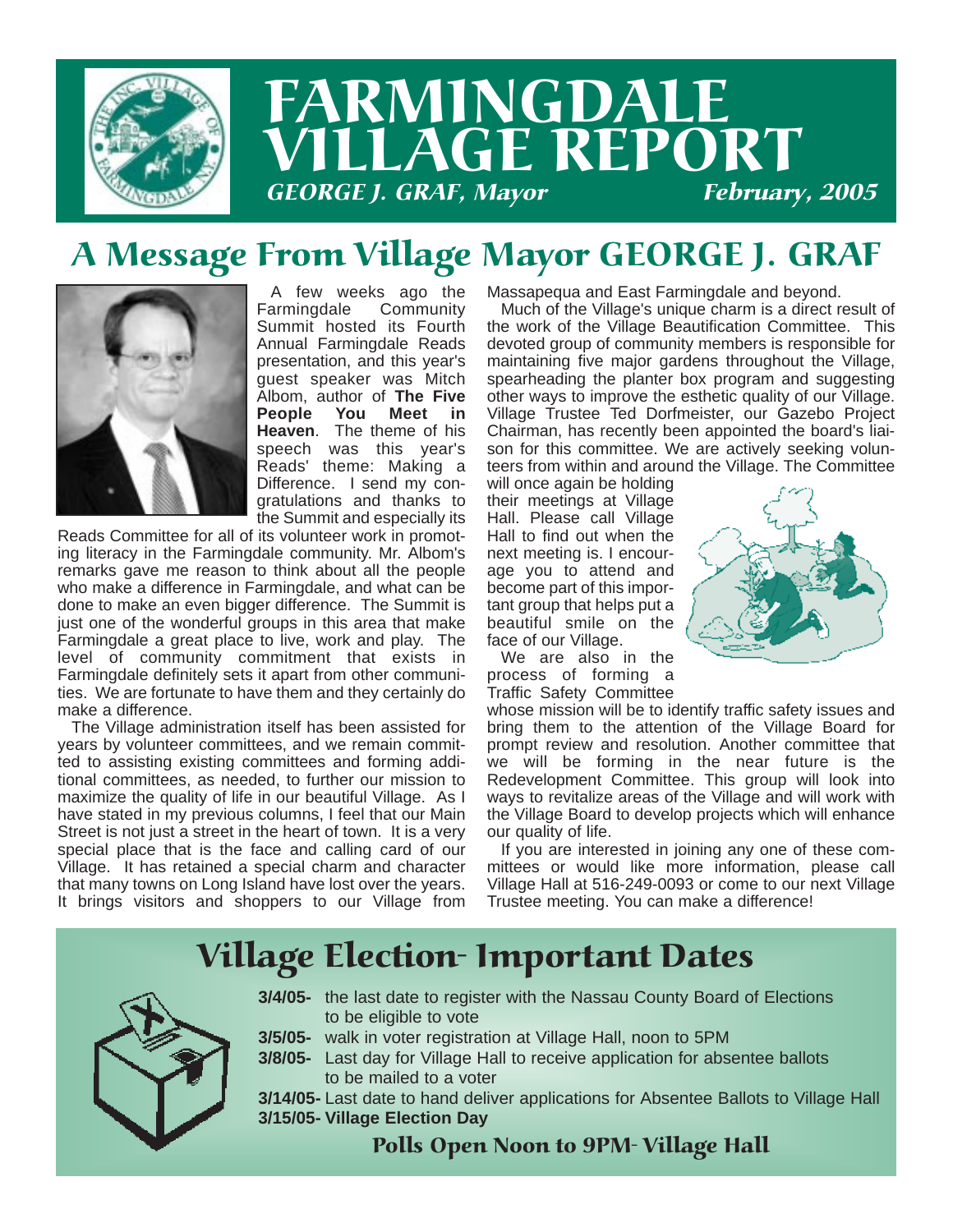## Answering Tough Questions

#### Mayor Graf writes a weekly column that appears in the Farmingdale Observer. The following column appeared in the January 21 edition.

It was a Friday afternoon and I was preparing for a meeting at Village Hall later on that day. I would be conducting a quick tour and then speaking to the group of forty or so about my duties as Mayor and the operation of our Village government. The open forum would allow my visitors to ask questions. I was pretty sure that someone from the local media would be there. I was still battling the remnants of the flu and had finished teaching class earlier in the day, but the thought of meeting with some of the Village's residents got my adrenaline flowing. I put on my best suit and headed to Village Hall.

The anxious crowd was already seated in the court room. I walked slowly towards the door and could already hear their raucous banter. They were waiting for me, just itching to start delving into the most personal aspects of my life. I have dealt with crowds like this before and I knew I just had to go in and be truthful and answer the best I could in the most simple of terms –terms that even a child could understand. I heard the whispering as I made my way to the dais. I welcomed the group and started to make my presentation. I was only a few sentences into it when hands were raised and questions yelled out. This was not going to be easy. With some help from the group leaders we were able to calm the ever growing impatient crowd, assuring them that all questions would be answered, no matter how long it would take. This seemed to appease them for the time.

I concluded my presentation and I knew that it was

### Mayor Graf Attends **Farmingdale AARP Luncheon**  $\parallel$  The Village of Farmingdale, in our continuing



**Mayor George Graf is shown here with Farmingdale AARP Chapter President Francis Hickey and Event Chairman Tom Sico at the recently held AARP luncheon at the Fox Hollow Inn in Woodbury. Mayor Graf, the guest speaker, spoke about the programs and services that the village offers to senior citizens and updated the group on many of the ongoing and upcoming projects that the village administration is working on. Photo: Ed Cox**  time for questions. I planted my feet firmly on the floor, straightened my tie, bit my lip and slowly asked "any questions?" Well, it was like a steak being thrown into a lion's cage. It seemed like every hand in the room was up. Arms waving, feet stomping, I even saw two members of the audience actually standing on their seats. The leaders again interceded in calming the very anxious crowd.

I took the first few questions: "What does the Mayor do?" "How can you handle all of this?" "Why did you want to become Mayor?" "How long is your term?" All good questions. "I ran for Mayor because I wanted to be part of the government process. I wanted to make changes to policies that I and others thought needed to be made. I wanted a more open village government". Then the question from the floor that basically ended any sense of order for the rest of the meeting, "Can I bang the gavel?"

"Yes you can, all the Cub Scouts here will have a chance to call a meeting to order just like I do each Village Trustee meeting". That ended any interest in asking any further questions. All the scouts from Packs 57 and 601 banged the gavel, got their Village 100<sup>th</sup> anniversary pencils and went home knowing a little bit more about local government, and what a mayor does. I went home feeling very good about sharing my experiences and ideas with these very bright children, and thinking that the future of Farmingdale looks very promising.

### Senior Tax Exemption

efforts to assist our senior citizens, approved a resolution to increase the household income level to qualify more senior citizens for the Senior Real Estate Tax Exemption. The value used to qualify seniors for the benefit has not been adjusted for inflation since 1993. As a result of this board action, more Farmingdale seniors are now eligible to take advantage of this cost savings benefit.

To qualify for the exemption, the income of the resident owner or the combined income of all resident owners of the property must be less than \$31, 500.00. The minimum reduction for those who qualify is 10% of their village real property tax bill. A 50% reduction in village tax can be had for those with less than \$24,000 in annual household income. The filing deadline for the next tax year is December 31, 2005,

To take advantage of this program, you may visit Village Hall to pick up an application, call Village Hall at 249-0093 to request that an application be mailed to you or visit our Village web site at www.FarmingdaleVillage.org and download a copy of the application.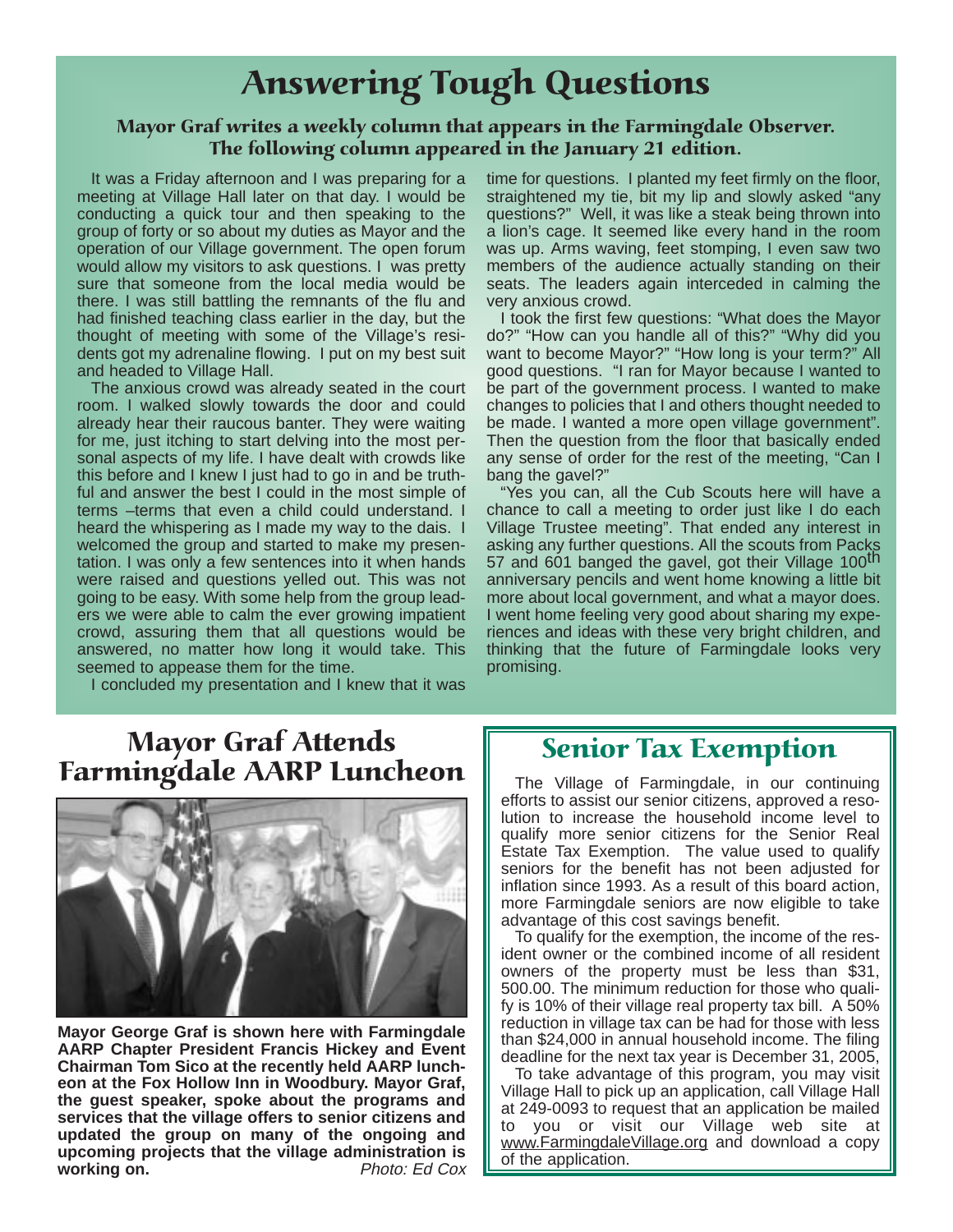#### Trustee Dorfmeister Attends Titan Award Dinner



**Village of Farmingdale Trustee Ted Dorfmeister recently attended the Farmingdale Titans Youth Football organizations award dinner that was held at the Stuart Thomas Manor in Farmingdale. Pictured with Trustee Dorfmeister (center) is Tom Sabellico, (right) representing New York State Assemblyman Joseph Saladino, Titan President and Founder Robert Thompson and Titan players.** Photo: Ed Cox

#### Northside's 4th Grade Class Welcomes Mayor



**Mayor Graf was a guest of Mrs. Knispel's fourth grade class at Northside Elementary School. The Mayor discussed local government and the importance of community service.**

### Farmingdale Bethpage Historical Society Swears in President



**Village Trustee Ted Dorfmeister (left) congratulates Larry Jorgenson (left center) upon his swearing in as the President of the Farmingdale Bethpage Historical Society (FBHS). Also attending the installation dinner at the Weeping Willow Restaurant in Farmingdale were Deputy Mayor Joseph Rachiele (right center) and Village Historian Bill Johnston (right).**

#### Mayor Graf Attends Seniors Citizens of Farmingdale Holiday Party

**Mayor Graf was on hand at the Senior Citizens of Farmingdale annual** holiday **The program, which the Village helps sponsor, is open to school district residents over 55 years of age. They meet three afternoons**



**per week from 1PM to 4:30 PM at the Farmingdale Public Library. Call 516-753-0291 for more information. Pictured: Seated l-r: Rose Profeta, Treasurer, Helene Harvey, President, Adelaide Ketcham, Coordinator. Standing l-r: Dr. Larry Lembo, Mayor George Graf.**

#### Local Cub Scouts Receive Certificates of Appreciation



**Village Attorney Gregory Carman presented scouts from cub pack 601 with certificates of appreciation for their assistance during the Fifth Annual Sleepy Hollow 5K run. The event benefits the Little Village School which provides services to children and families in the Farmingdale School District and surrounding communities. Pictured with the scouts are l-r: Cubmaster Ted Phillips, Gregory Carman, Lina Carman, Assistant Cubmaster George Mauro**